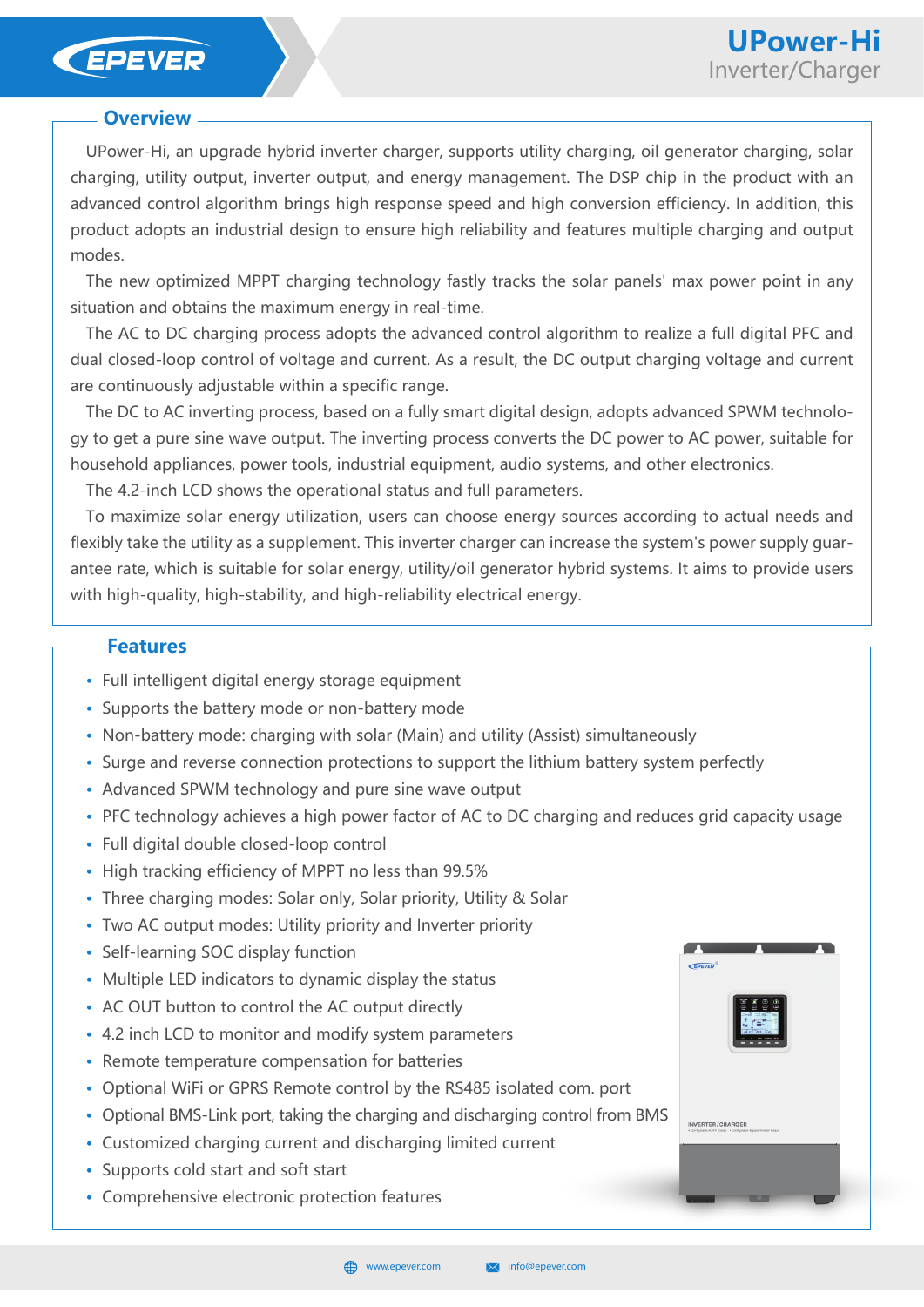# **Technical Specifications**

| Item                           | UP2000-HM6021                                                 | UP3000-HM10021    | UP3000-HM5041      | UP3000-HM8041     |  |  |
|--------------------------------|---------------------------------------------------------------|-------------------|--------------------|-------------------|--|--|
| Rated battery voltage          | 24VDC                                                         |                   | 48VDC              |                   |  |  |
| Battery input voltage          | 21.6~32VDC                                                    |                   | 43.2~64VDC         |                   |  |  |
| Max.battery charging current   | 60A                                                           | 100A              | 50A                | 80A               |  |  |
| Inverter output                |                                                               |                   |                    |                   |  |  |
| Continuous output power        | 2000W                                                         | 3000W             | 3000W              | 3000W             |  |  |
| Max. surge power(3S)           | 4000W                                                         | 6000W             | 6000W              | 6000W             |  |  |
| Output voltage range           | 110VAC( $-3\% \sim +3\%$ ), 120VAC( $-10\% \sim +3\%$ )       |                   |                    |                   |  |  |
| Output frequency               | 50/60±0.2%                                                    |                   |                    |                   |  |  |
| Output wave                    | Pure Sine Wave                                                |                   |                    |                   |  |  |
| Load power factor              | 0.2-1(Load power ≤ Continuous output power)                   |                   |                    |                   |  |  |
| Distortion THD                 | THD≤5%(Resistive load)                                        |                   |                    |                   |  |  |
| 80% rated output efficiency    | 89%                                                           | 90%               | 91%                | 91%               |  |  |
| Max. Rated output efficiency   | 88%                                                           | 88%               | 90%                | 90%               |  |  |
| Max. output efficiency         | 90%                                                           | 92%               | 92%                | 92%               |  |  |
| Utility charging               |                                                               |                   |                    |                   |  |  |
| Utility input voltage          | 88VAC~132VAC (Default), 80VAC~140VAC(Programmable)            |                   |                    |                   |  |  |
| Utility input frequency        | $40 \sim 65$ Hz                                               |                   |                    |                   |  |  |
| Max. utility charge current    | 60A                                                           | 80A               | 40A                | 40A               |  |  |
| Solar charging                 |                                                               |                   |                    |                   |  |  |
| Max. PV open circuit voltage   | 250V, 220V                                                    |                   |                    |                   |  |  |
| MPPT voltage range             |                                                               |                   | $60 - 200V$        |                   |  |  |
| Max. PV input power            | 2000W                                                         | 3000W             | 3000W              | 4000W             |  |  |
| Max. PV charging power         | 1725W                                                         | 2875W             | 2875W              | 4000W             |  |  |
| Max. PV charging current       | 60A                                                           | 100A              | 50A                | 80A               |  |  |
| Equalize charging voltage      | 29.2V(AGM default)<br>58.4V(AGM default)                      |                   |                    |                   |  |  |
| Boost charging voltage         | 28.8V(AGM default)<br>57.6V(AGM default)                      |                   |                    |                   |  |  |
| Float charging voltage         | 27.6V(AGM default)                                            |                   | 55.2V(AGM default) |                   |  |  |
| Low voltage disconnect voltage | 21.6V(AGM default)<br>43.2V(AGM default)                      |                   |                    |                   |  |  |
| Tracking efficiency            | $\geq 99.5\%$                                                 |                   |                    |                   |  |  |
| Temp. compensate coefficient   | -3mV/°C/2V(Default)                                           |                   |                    |                   |  |  |
| General                        |                                                               |                   |                    |                   |  |  |
| Surge current                  | 50A                                                           | 60A               | 56A                | 95A               |  |  |
| Zero load consumption          | < 1.6A                                                        | < 1.6A            | < 1.2A             | < 0.8A            |  |  |
|                                | (without PV and utility connection, turn on the load output)  |                   |                    |                   |  |  |
| Standby current                | < 1.2A                                                        | < 1.0A            | < 0.7A             | < 0.6A            |  |  |
|                                | (without PV and utility connection, turn off the load output) |                   |                    |                   |  |  |
| Dimension(H x W x D)           | 607.5x381.6x127mm                                             | 642.5x381.6x149mm | 642.5x381.6x149mm  | 642.5x381.6x149mm |  |  |
| Net Weight                     | 15kg                                                          | 19kg              | 19kg               | 19kg              |  |  |
| Environment temperature        | $-20^{\circ}$ C ~ 50 $^{\circ}$ C                             |                   |                    |                   |  |  |
| Relative humidity              | $<$ 95% (N.C.)                                                |                   |                    |                   |  |  |
| Enclosure                      | <b>IP30</b>                                                   |                   |                    |                   |  |  |